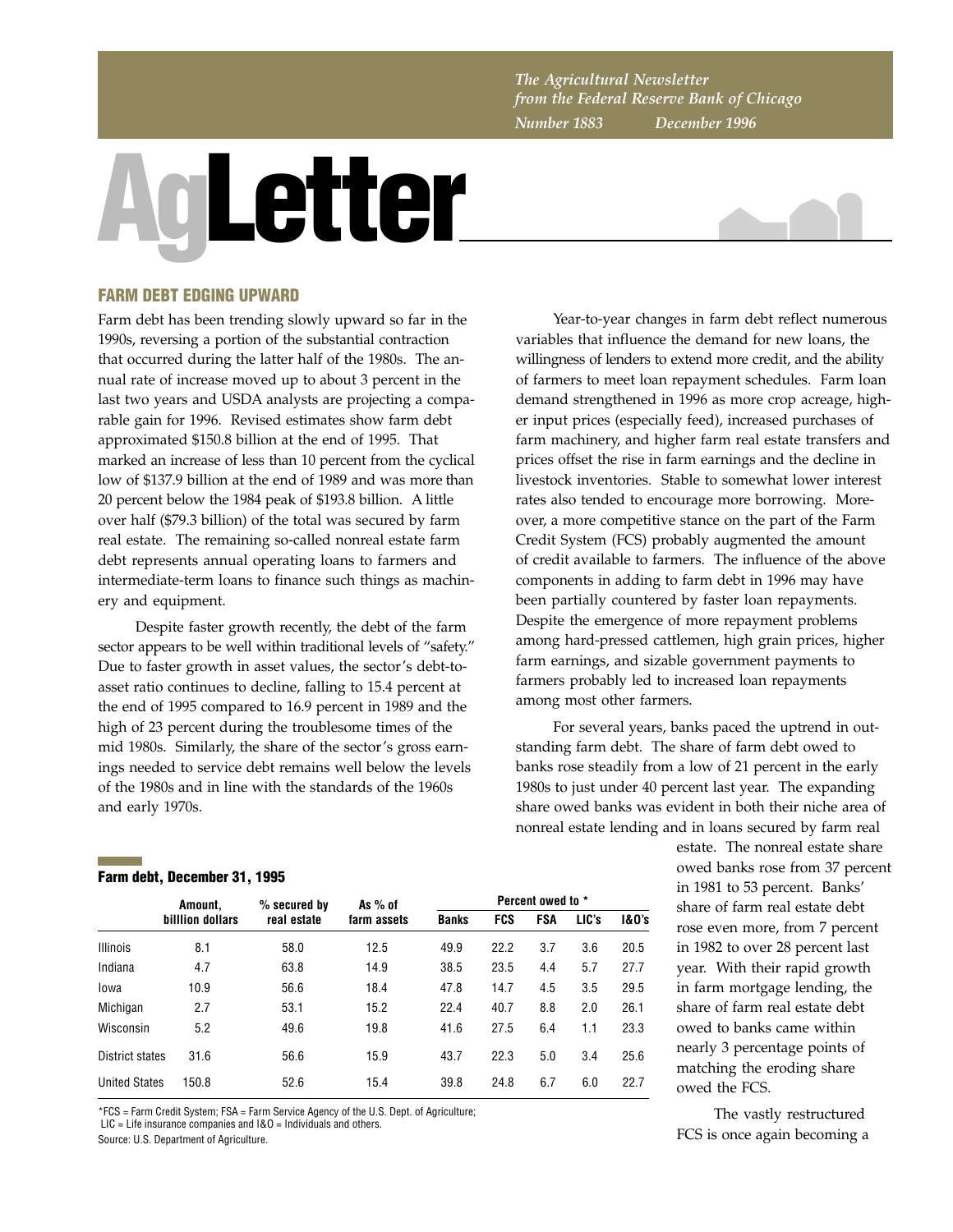dominate farm lender. The FCS is a nationwide system of cooperatively-owned lending institutions serving mostly farmers and farm cooperatives. Its status as a government sponsored enterprise (GSE) allows the FCS to fund its loans at very competitive rates through securities sold to investors. The FCS grew rapidly during the agricultural boom in the 1970s. By the early 1980s, it accounted for over a third of all outstanding farm debt, including a 44 percent share in its niche area of farm mortgage lending. The restructuring triggered by the agricultural crises in the 1980s subsequently pulled the FCS share of farm debt down to 24 percent. Since 1993, the FCS's portfolio of nonreal estate farm loans has grown faster than that for any other lender. And this year, the FCS may record the largest rise of any lender in farm real estate loans. The FCS's portfolio that contains mostly mortgage loans to farmers has registered abnormally large quarterly gains since the latter part of 1995. As of the end of September 1996, that portfolio was up more than 5 percent from a year ago. In comparison, the year-over-year gain in farm real estate loans held by banks has been narrowing, falling to 4 percent in September.

The analysis of farm debt trends is less precise for local regions than for the U.S. as a whole. This is because the data is largely based on the location of the lender rather than the borrower. This can cause distortions when, for example, a lender located in one state extends credit to a farmer in another state. The problem grows as nationwide branching becomes more prevalent in banking and as the lending opportunities for entities within the FCS become less restrained by local and district boundaries. Aside from these caveats, however, it appears that the trends in farm debt among the five states comprising the Seventh Federal Reserve District have paralleled the nationwide trends in recent years. The five states collectively account for 21 percent of all farm debt nationwide, unchanged from their share in the late 1980s and only 1 percentage point below the region's share when farm debt peaked in 1984.

Of the roughly \$31.6 billion in farm debt among District states as of the end of 1995, nearly 57 percent was secured by farm real estate. The share secured by real estate was highest in Indiana and lowest in Wisconsin. The latter may reflect the dominance of dairying in Wisconsin and the convenience a monthly milk check offers for collateralizing farm debt. The distribution of debt by lender shows the share of farm debt owed to banks is higher among District states than elsewhere (44 percent compared to 39 percent). However, the share of farm debt owed banks varies substantially among the five District states, ranging from 50 percent in Illinois to 22 percent in Michigan. The share owed to the FCS approximates 22

percent over the five-state region, ranging from a low of 15 percent in Iowa to a dominating share of nearly 41 percent in Michigan. The share owed to life insurance companies in all District states is lower than the national average and the share owed to the Farm Service Agency (of the U.S. Department of Agriculture) is lower in all District states other than Michigan. The share reportedly owed to individuals and others over the five District states has edged higher in recent years but, at 26 percent, remains below the share that category accounted for a decade ago.

*Gary L. Benjamin*

# **TRACTOR SALES HIGHEST SINCE 1983**

Unit sales of farm tractors with at least 40 horsepower are on track to post an annual gain for the fourth consecutive year. Reports from the Equipment Manufacturers Institute show that farm tractor sales totaled 62,100 during the first eleven months of 1996, 6 percent more than a year earlier. In comparison, combine sales suffered a year-over-year decline of 5 percent to about 7,800 units despite a strong performance in the late summer and early autumn. Internationally, the U.S. expanded farm equipment exports in fiscal 1996 and realized a trade surplus, in contrast to the deficit recorded the prior year.

Units sales of new farm tractors were somewhat variable over the past year. Sales got off to a good start last January, aided by record-high grain prices. But deliveries faded rapidly in the ensuing two months as the debate over farm legislation dragged on and the uncertainty surrounding the future of U.S. farm programs reached a new level. April brought strong year-over-year gains in tractor purchases as the new farm bill improved the financial outlook and farmers increased the acreage planted to corn and soybeans. The changes were relatively modest over the next five months, but then tractor sales exploded in October, registering a year-over-year gain of 26 percent before dropping back to a minor increase in November.

While each of the broad size categories registered an increase in sales, larger tractors played a relatively greater role in the improved results. Through November, unit sales of large two-wheel-drive tractors—100 or more horsepower—were about a tenth above the prior year's pace. Sales of four-wheel-drive tractors were up 7 percent through November, somewhat below the double-digit increases of the past three years. In comparison, sales of smaller farm tractors—40 to 99 horsepower—registered a more modest year-over-year gain of 4 percent for the January-November period.

Tractor sales were fueled by an increase in the acreage planted to major crops in 1996 that stemmed in part from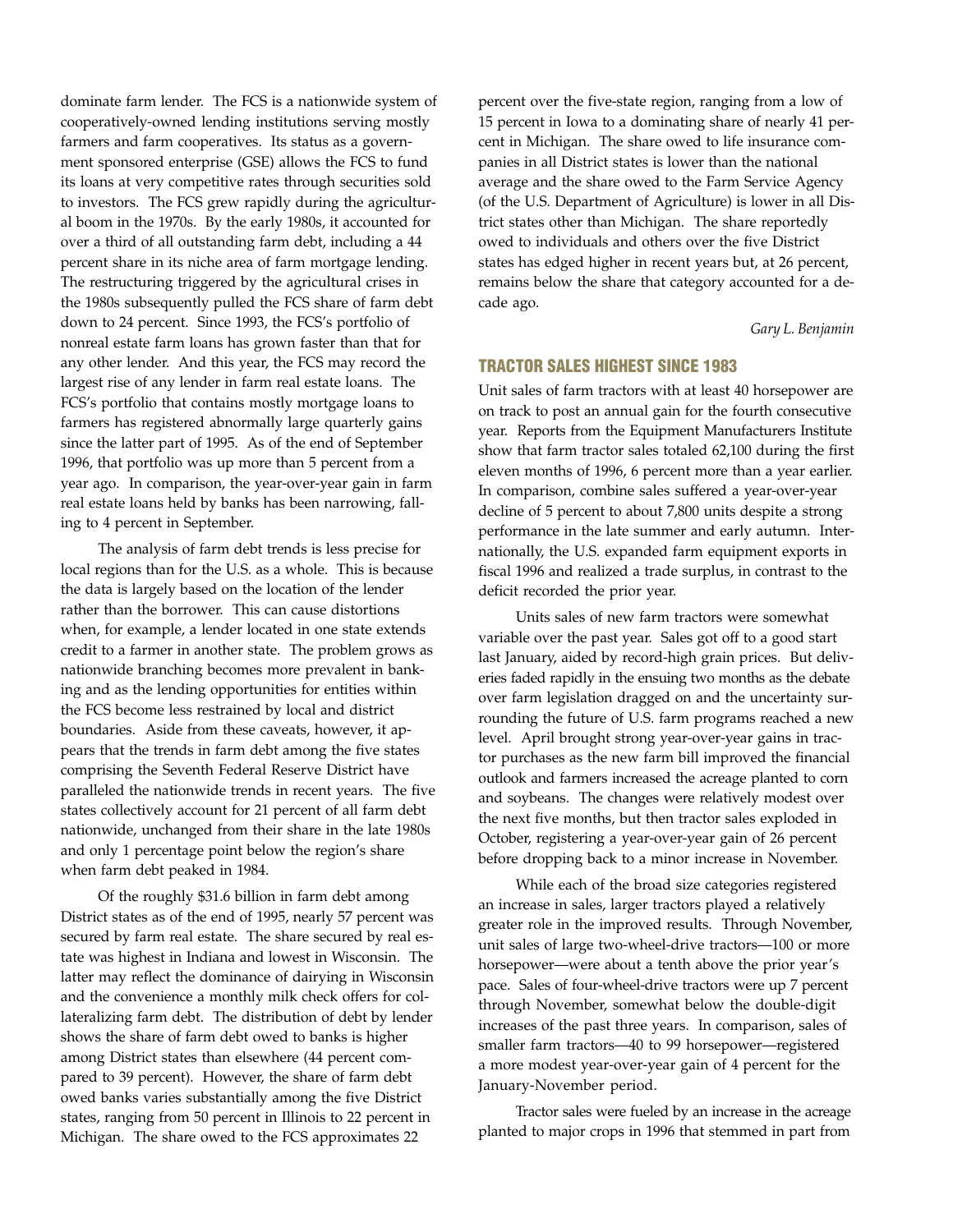2,000 4,500 7,000 9,500 Feb. April June Aug Oct. Dec. units 1995 1996 Source: Equipment Manufacturers Institute. Range, 1990-94

the dismantling of the acreage reduction program. But farm income was probably the most important factor contributing to the increase. Projections from the USDA indicate that net cash income to the farm sector will be near \$58 billion in 1996, a tenth higher than the 1991-95 average. Higher prices for wheat, corn, soybeans, milk, and hogs helped boost cash receipts from farm commodity sales. And despite the high crop prices, direct government payments to farmers were higher than in each of the previous two years. Moreover, the strong pace in agricultural exports added to the rise of farm income in 1996.

In contrast to the improved market for new farm tractors, combine sales logged a decline in 1996. Unit sales during the first eight months of the year were down sharply from the prior year, posting a cumulative decline of 16 percent. The next three months brought a remarkable turnaround, with a year-over-year sales gain for the September-November period approaching 15 percent. This pattern probably stemmed from a double whammy experienced by farmers earlier in the year. After the uncertainty surrounding the farm bill situation was resolved in April, farmers faced a late spring that extended corn and soybean planting dates considerably beyond the norm and left the crops exposed to a shortened growing season. With crop yields in doubt up until the last moment, farmers chose to postpone combine purchases until they had a better feel for the size of the harvest.

Farm machinery and equipment manufacturers belong to a mature industry that underwent considerable restructuring following the prosperous times of the 1970s. Over time, the domestic industry has evolved into a smaller group of globally competitive firms that look to exports and capital investment in foreign nations as part of a strategy to enter new markets and expand sales. Furthermore, USDA reports show that domestic farm

equipment manufacturers made significant strides in the international arena during the fiscal year ending September, 1996, boosting foreign sales nearly a fifth to \$3.2 billion. The improvement was led by a particularly sharp increase in exports of tractors and other self-propelled equipment. In addition, the gain in exports coincided with a decline in imports of farm equipment. Those developments boosted the industry's trade balance to a surplus of \$390 million, a turnaround of nearly three-quarters of a billion dollars from the trade deficit of the prior year.

An additional perspective on the performance of the farm equipment industry is evident from output and employment measures. These statistics—compiled by the U.S. Department of Commerce—indicate that farm equipment manufacturers have been in an expansion phase since 1992. Furthermore, annual output—as measured by the value of manufacturers' shipments—has recovered to a level near the 1981 peak. But taking a longer view—and adjusting for inflation—the data show the average annual value of shipments so far in the current decade is well below the average for the past two decades and only slightly larger than the norm for the 1960-69 period. And even though industry employment rose in recent years, it is still well below the average levels of the past three decades.

These changes mirror (and were influenced by) the downsizing and restructuring experienced by production agriculture in the 1980s. Yet they also point to an industry that has improved productivity and is more competitive than in the past. Manufacturers have adjusted to the changed environment, adopted new technology, and the benefits have been reaped as steady gains in real output per employee, which is higher than at any time in the past three decades. And though inventories have fluctuated somewhat in the past few years, they remain—in real terms—well below the levels that existed even in the 1960s.

*Mike A. Singer*

Agletter (ISSN 1080-8639) is published monthly by the Research Department of the Federal Reserve Bank of Chicago. It is prepared by Gary L. Benjamin, economic adviser and vice president, Mike A. Singer, economist, and members of the Bank's Research Department, and is distributed free of charge by the Bank's Public Information Center. The information used in the preparation of this publication is obtained from sources considered reliable, but its use does not constitute an endorsement of its accuracy or intent by the Federal Reserve Bank of Chicago.

To subscribe, please write or telephone: Public Information Center Federal Reserve Bank of Chicago P.O. Box 834 Chicago, IL 60690-0834 Tel. no. 312-322-5111 Fax no. 312-322-5515

Ag Letter is also available on the World Wide Web at http://www.frbchi.org.



**Unit sales of tractors with 40 or more horsepower**